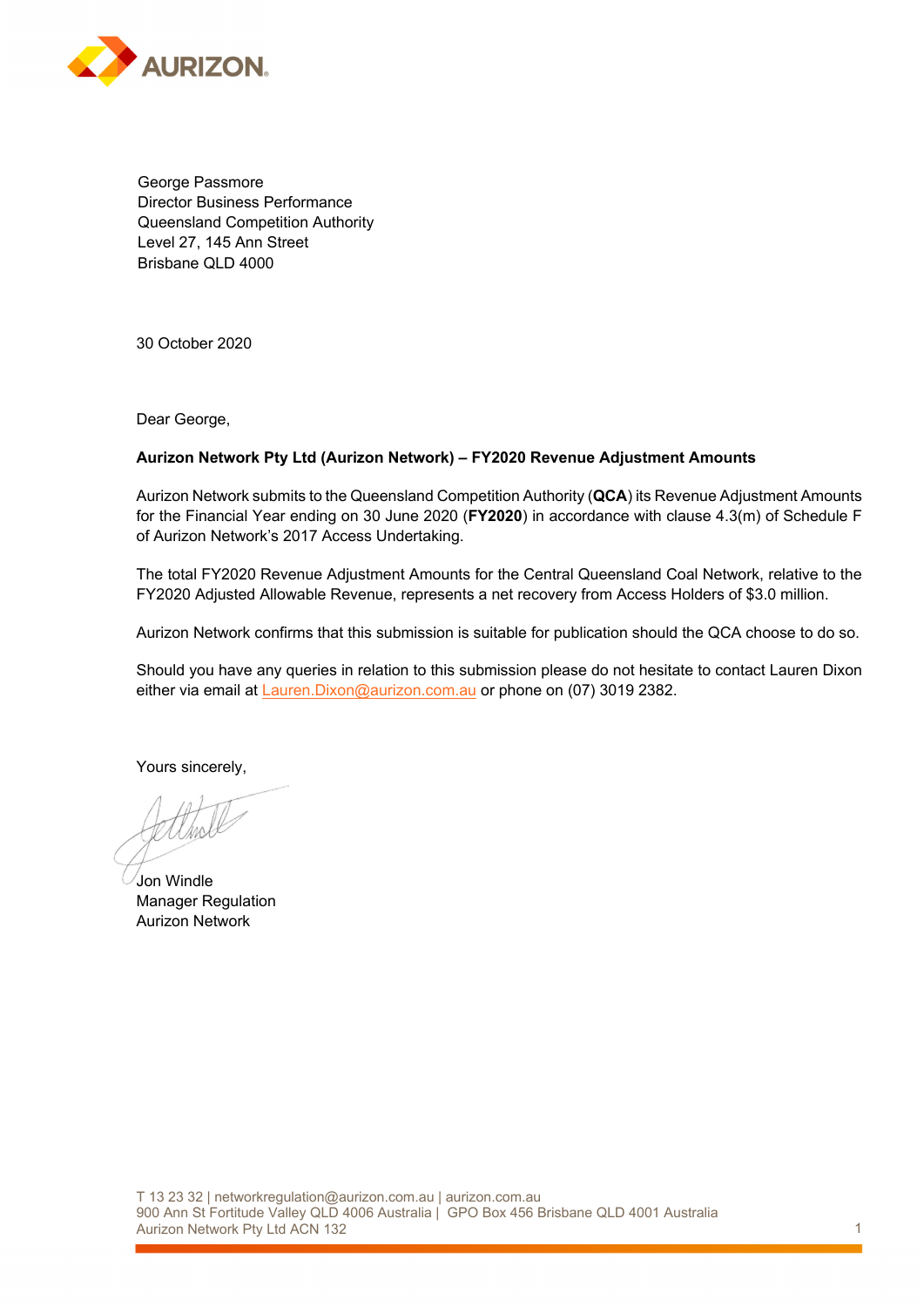

# *Aurizon Network's 2017 Access Undertaking*

# **FY2020 Revenue Adjustment Amounts - Explanatory Memorandum**

31 October 2020

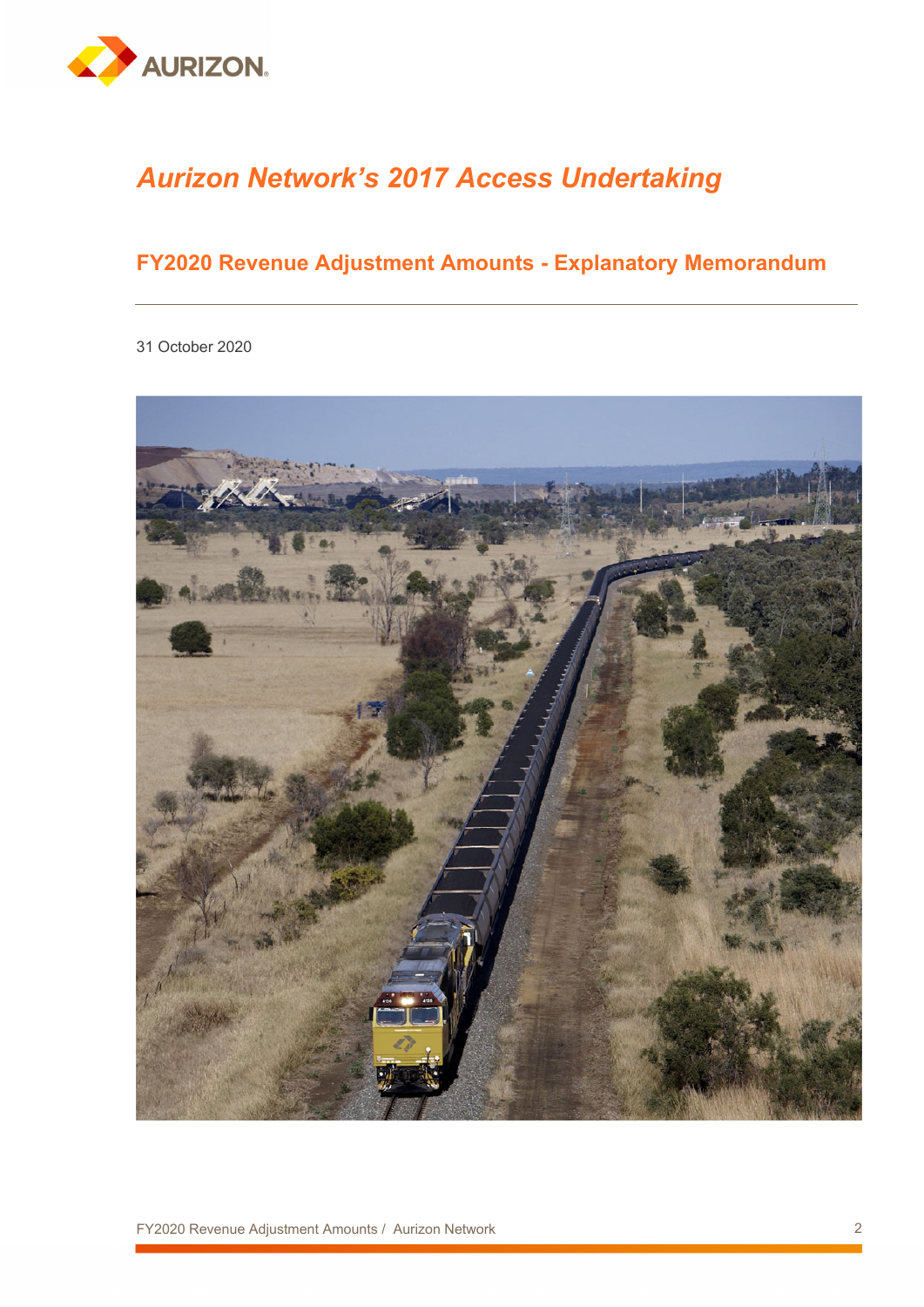

| $\overline{1}$ |  |
|----------------|--|
| 2              |  |
| 3              |  |
| $\overline{4}$ |  |
| $\overline{5}$ |  |
| 6              |  |
|                |  |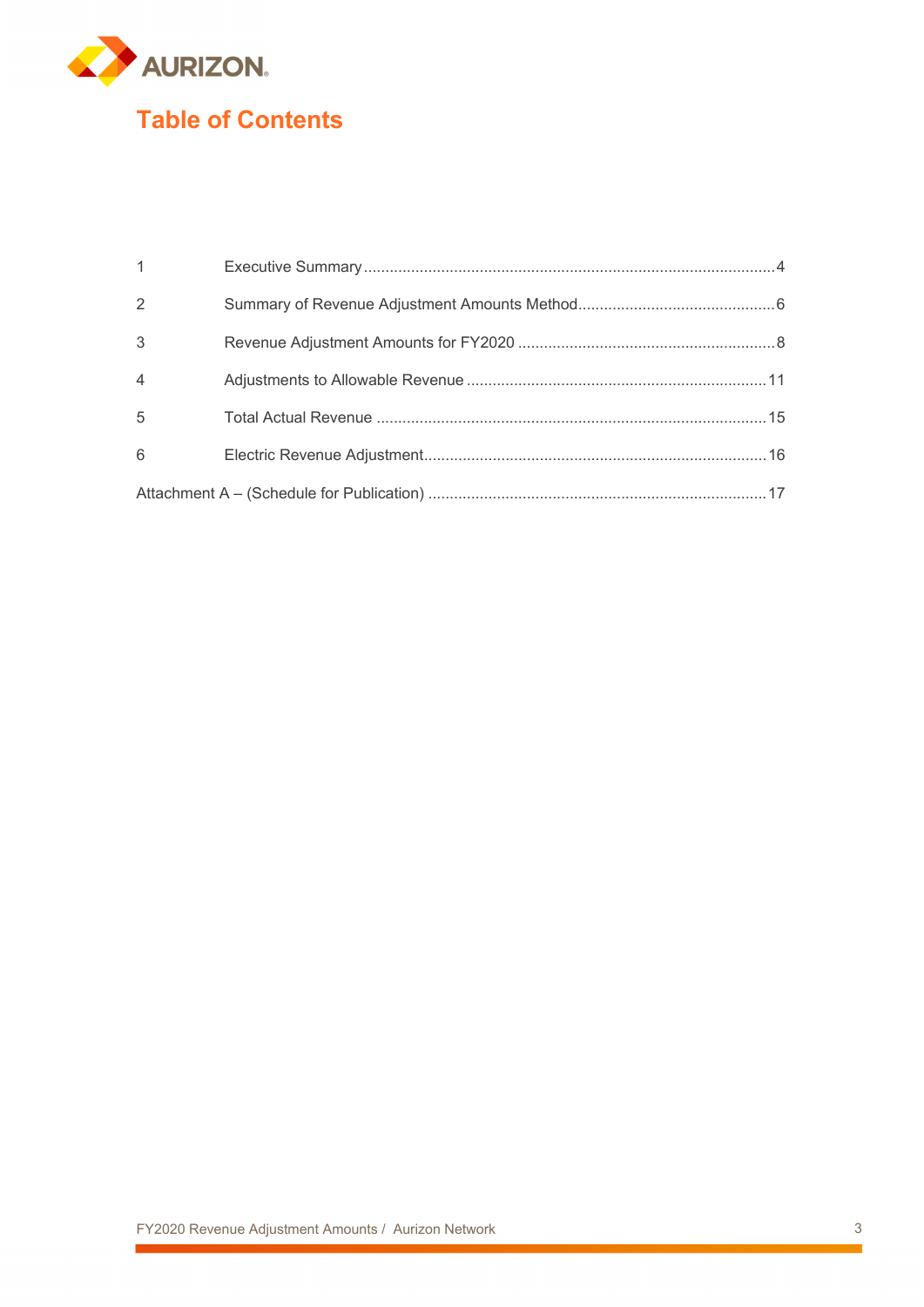

# **1 Executive Summary**

### 1.1 Introduction

Aurizon Network Pty Ltd (**Aurizon Network**) has calculated the Revenue Adjustment Amounts for the Financial Year (**FY**) ending on 30 June 2020 based on the provisions of the 2017 Access Undertaking (**2017AU**) which was approved by the Queensland Competition Authority (**QCA**) on 21 February 2019 and amended by QCA approved amending access undertakings since that date.

This submission provides details of the methodology, data and assumptions used to calculate those Revenue Adjustment Amounts.

Capitalised terms in this submission have the meaning given to those terms in the 2017AU unless otherwise defined.

Under the 2017AU, Aurizon Network is required to recover from (or return to) Access Holders the Revenue Adjustment Amounts, comprising the difference between revenue earned (Total Actual Revenue) and revenue allowed (Adjusted Allowable Revenue) for the relevant Reference Tariff components for each Coal System in the Central Queensland Coal Network (**CQCN**).

The total FY2020 Revenue Adjustment Amounts for the CQCN, relative to the FY2020 Adjusted Allowable Revenue, represents a net recovery from Access Holders of \$3.0 million.

### 1.2 Background

On 21 February 2019 the QCA approved the 2017AU. The following Draft Amending Access Undertakings **(DAAUs**) were subsequently approved by the QCA:

Reference Tariff Variation DAAU (approved 24 June 2019)

This DAAU set the final FY2019 and initial FY2020 Reference Tariffs. Aurizon Network billed based on these initial FY2020 Reference Tariffs for the period 1 July 2019 to 29 February 2020

Electric Traction DAAU (approved 18 July 2019)

This DAAU made changes to the pricing of electric traction and changes to the Revenue Adjustment Amount calculations, the FY2020 impact of which is detailed in section 6.1 of this submission.

UT5 DAAU (approved 19 December 2019).

This DAAU was the customer-agreed Access Undertaking which included an increase to Reference Tariffs, driven by a WACC increase from 5.7% up to 5.9% with effect from 1 May 2019 and it also made provision for a further increase in WACC to 6.3% once the Report Date milestone is reached.

Consolidation DAAU (approved 21 February 2020).

This DAAU included:

 revised Allowable Revenue and volumes on which the FY2020 Reference Tariffs are based; and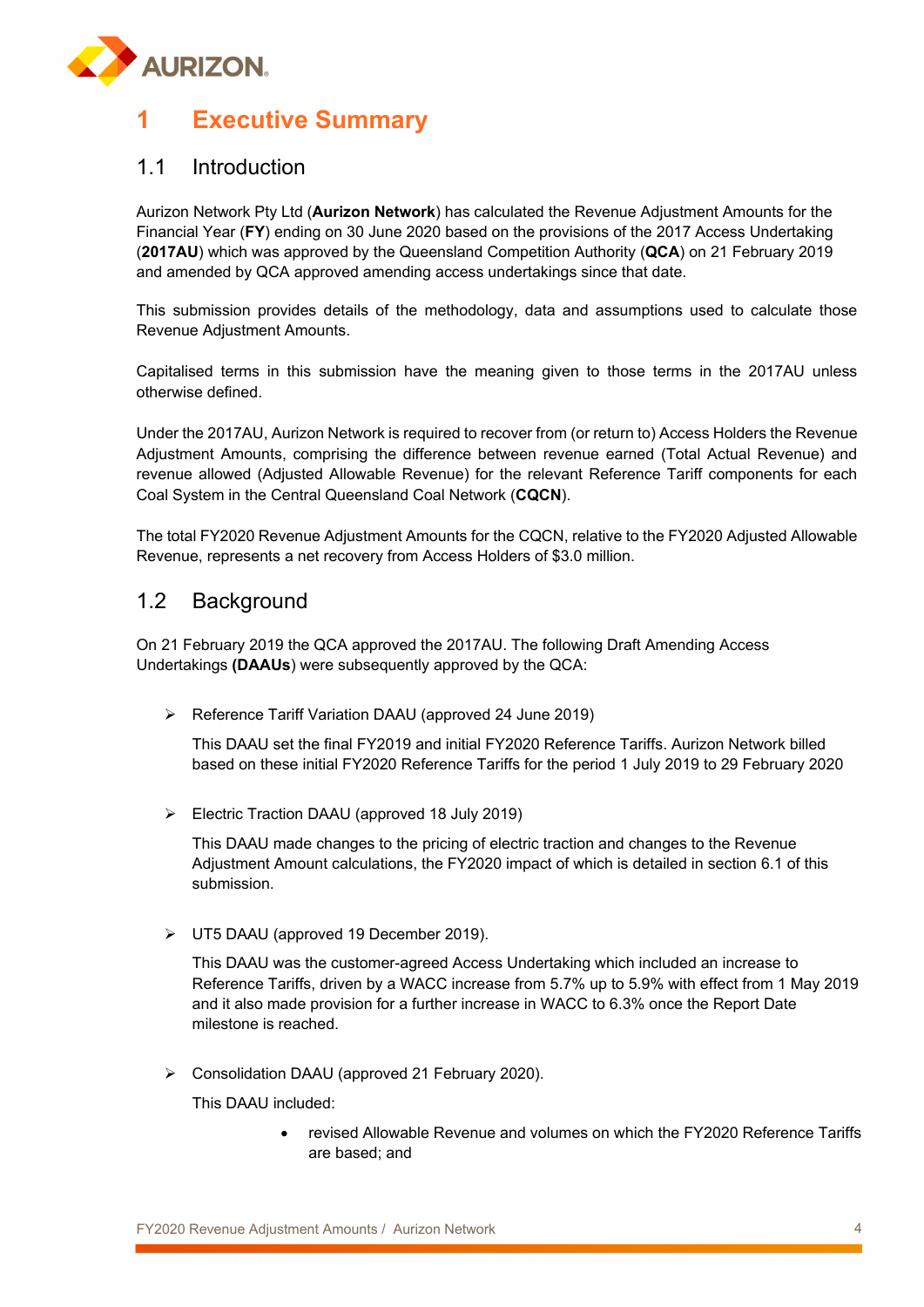

 a volume reset which equates to an aggregate forecast of 240mT across the CQCN for FY2020.

The Allowable Revenue calculations assumed that the Report Date milestone would be met on 1 March 2020 and was therefore based on a WACC of 5.9% for the period to 29 February 2020 and a WACC of 6.3% for the period from 1 March 2020 to 30 June 2020, resulting in a blended WACC of 6.03% for FY2020. As the Report Date did not occur in FY2020, the mechanism to repay the higher WACC is detailed in section 4.1 of this submission.

Aurizon Network submitted an Adjustment Charge to account for the difference between the amount billed to 29 February 2020 and the amount that should have been billed applying the Consolidation DAAU Reference Tariffs to actual volumes in FY2020. The net recovery from Access Holders of \$19.4m (including interest) was approved by the QCA on 27 May 2020. The Adjustment Charge amount, excluding interest, has been included in Total Actual Revenue in the calculation of Revenue Adjustment Amounts.

### 1.3 Revenue Adjustment Amounts

The Revenue Adjustment Amounts include the:

- AT<sub>2-4</sub> Reference Tariff components for each of the Blackwater, Goonyella, Moura, Newlands and Goonyella to Abbot Point (**GAPE**) Systems; and
- AT5 Reference Tariff components for the Blackwater and Goonyella Systems.

The total of the Revenue Adjustment Amounts for FY2020, relative to the FY2020 Adjusted Allowable Revenue, represents a net recovery from Access Holders of \$3.0 million. The Revenue Adjustment Amounts are summarised in Table 1 below:

| Coal<br><b>System</b> | $AT2-4$<br>$\mathsf{sm}$ | AT <sub>5</sub><br>$\mathsf{Sm}$ | <b>Total</b><br>$\mathsf{Sm}$ |
|-----------------------|--------------------------|----------------------------------|-------------------------------|
| <b>Blackwater</b>     | 6.6                      | 77)                              | 3.8                           |
| Goonyella             | (6.1)                    | 6.2                              |                               |
| Moura                 | 2.1                      |                                  | 2.1                           |
| <b>Newlands</b>       | (1.6)                    |                                  | (1.6)                         |
| <b>GAPE</b>           | (1.4)                    |                                  | (1.4)                         |
| <b>Total</b>          | (0.5)                    |                                  |                               |

#### **Table 1 FY2020 Revenue Adjustment Amounts**

**<sup>1</sup> There is a net recovery for Goonyella but <\$0.1m** 

*The amounts in the tables within this submission are approximate to one decimal point. Actual amounts may differ slightly due to rounding. Amounts to the nearest dollar are detailed within Attachment A of this submission.*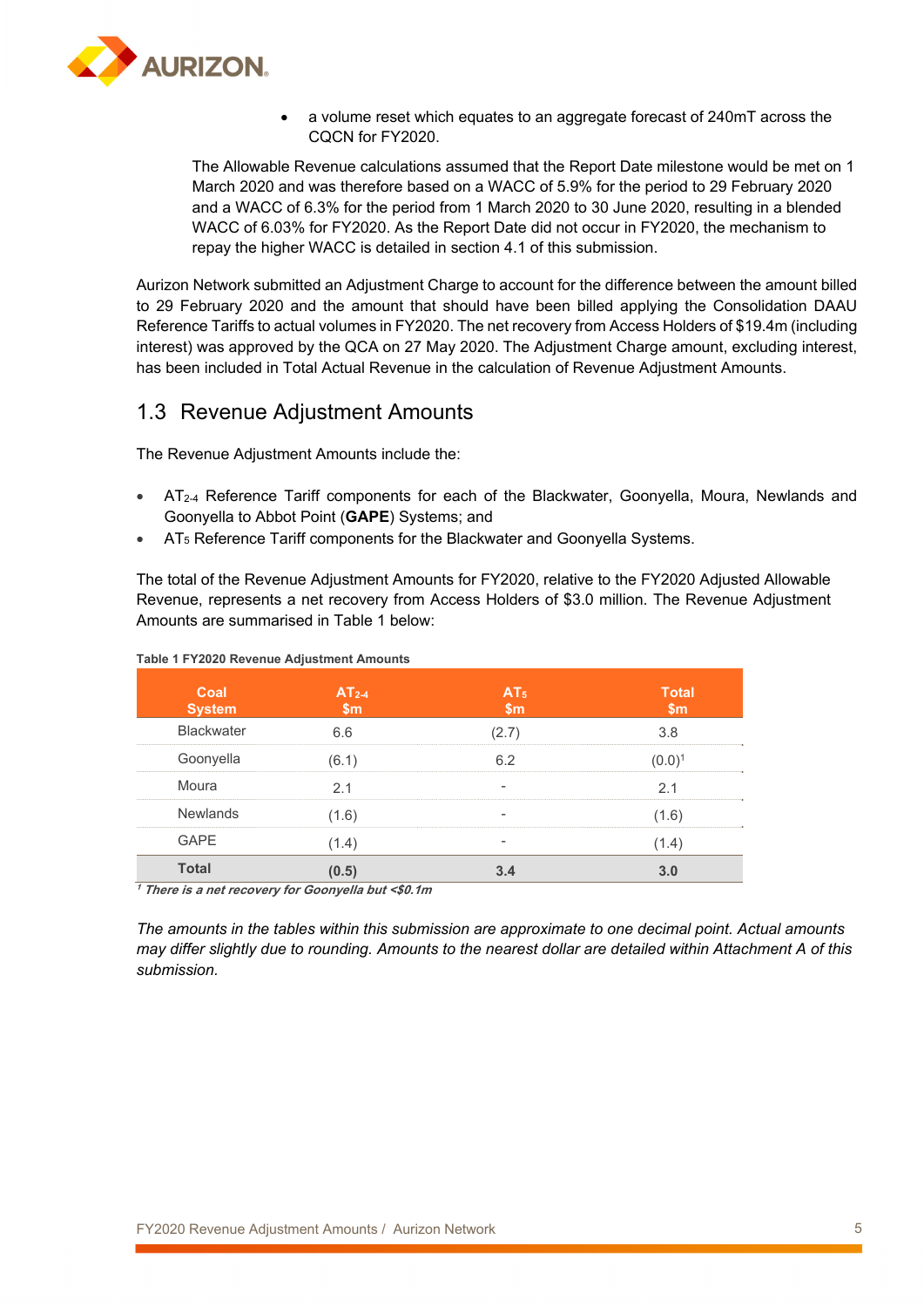

# **2 Summary of Revenue Adjustment Amounts Method**

## 2.1 Regulatory provisions

Aurizon Network's regulated revenues are derived using a regulatory 'building blocks' approach where capital and operating costs are aggregated into a Maximum Allowable Revenue (**MAR**) for each Coal System. The approved MAR is then translated into Reference Tariffs based on approved volume forecasts. Allowable Revenue is the amount recoverable through the  $AT<sub>2-4</sub>$  and  $AT<sub>5</sub>$  Reference Tariffs, which form the basis of Aurizon Network's Revenue Adjustment Amounts.



Schedule F of the 2017AU provides:

- I. the basis on which Aurizon Network recovers revenue from Access Holders, i.e. primarily from Reference Tariffs charged for train services operated; and
- II. the guidelines on Take or Pay, Adjustment Charges and Revenue Adjustment Amounts to enable Aurizon Network to earn the Allowable Revenue in each Coal System in the same or subsequent years.

# 2.2 Revenue Adjustment Amounts Framework

Aurizon Network is required to recover from (or return to) Access Holders the Revenue Adjustment Amounts, being the difference between revenue earned (Total Actual Revenue or '**TAR**') and revenue allowed (Adjusted Allowable Revenue or '**AR**') for the relevant Reference Tariff components.

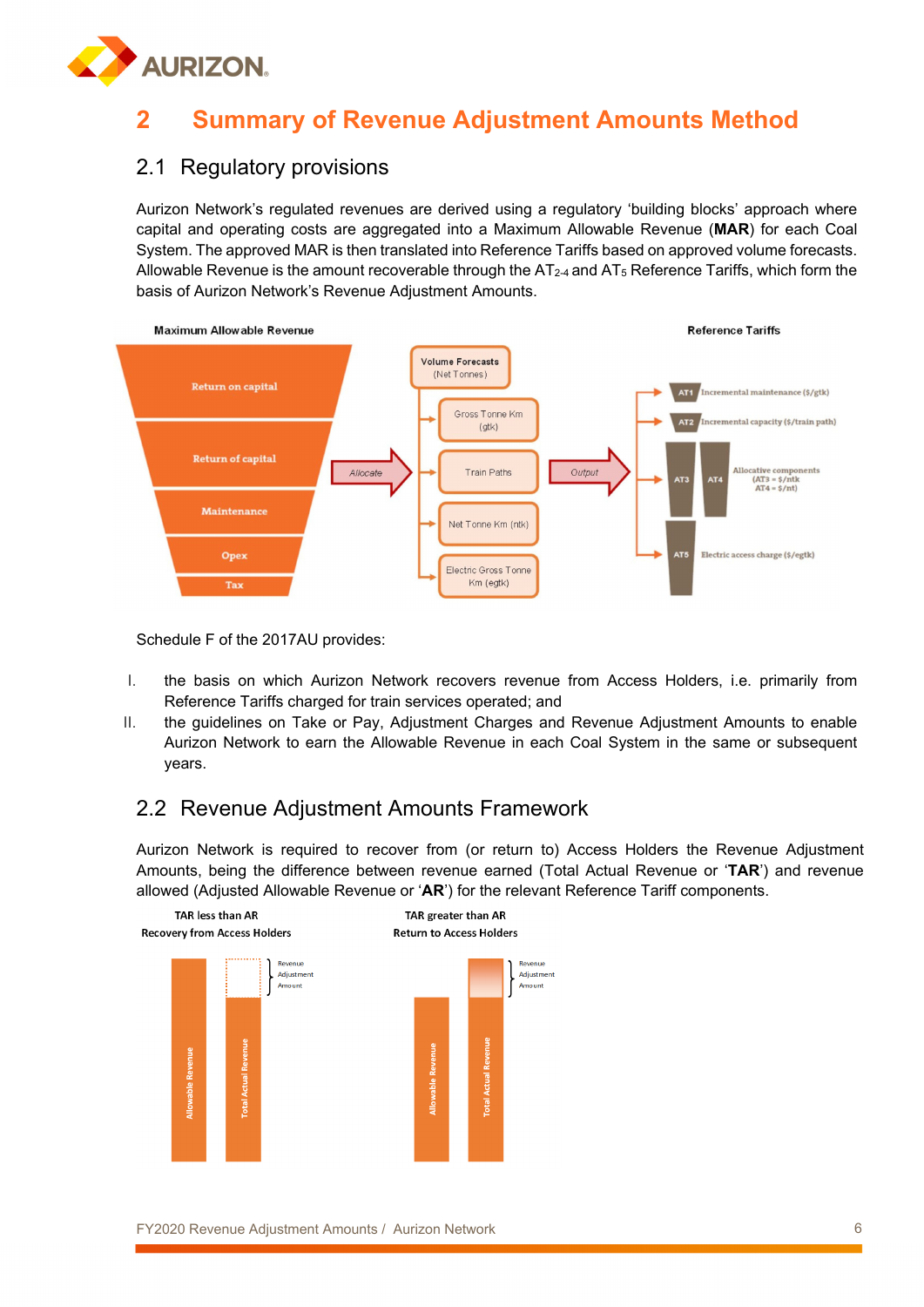

There are seven Revenue Adjustment Amounts:

- 'non-electric' Revenue Adjustment Amounts (AT2-4) for each of the five Coal Systems; and
- $\bullet$  'electric' Revenue Adjustment Amounts (AT<sub>5</sub>), for each of the Goonyella System and the Blackwater System.

A Revenue Adjustment Amounts submission must be made to the QCA by the later of 31 October after the end of each Year of the Term or 30 days after an Adjustment Charge submission is approved relating to the relevant Year.



Within the AT<sub>2-4</sub> and AT<sub>5</sub> Revenue Adjustment Amounts, adjustments to Allowable Revenue are provided for under Clause 4.3 (c) of Schedule F of the 2017AU;

- i. Approved WACC;
- ii. Maintenance costs;
- iii. Non-Electric Operating Expenditure Allowance (**NOEA**);
- iv. Electricity connection costs;
- v. Audit costs;
- vi. Condition Based Assessment costs;
- vii. Ground penetrating radar costs;
- viii. Rebate adjustments; and
- ix. Costs relating to compliance with the Access Undertaking.

These adjustments are detailed in section 4 of this submission.

### 2.3 Financial Models

Detailed financial models have been prepared and provided to the QCA in support of this FY2020 Revenue Adjustment Amounts submission. The models include:

- Billing data by haul;
- FY2020 Adiustment Charge:
- Take or Pay;
- Electric Revenue Adjustment calculations; and
- Information and calculations relating to the adjustments to Allowable Revenue in respect of clauses 4.3 (c) (i) to (ix) of Schedule F of the 2017AU.

As the financial models and billing data contain detailed information on individual train services and billing information which is specific to individual Access Holders and therefore constitutes Confidential Information within the meaning of the 2017AU, the disclosure of which would result in a breach of confidentiality obligations that Aurizon Network has to those Access Holders, Aurizon Network claims confidentiality over each of the models. Outputs from the models are summarised in this submission.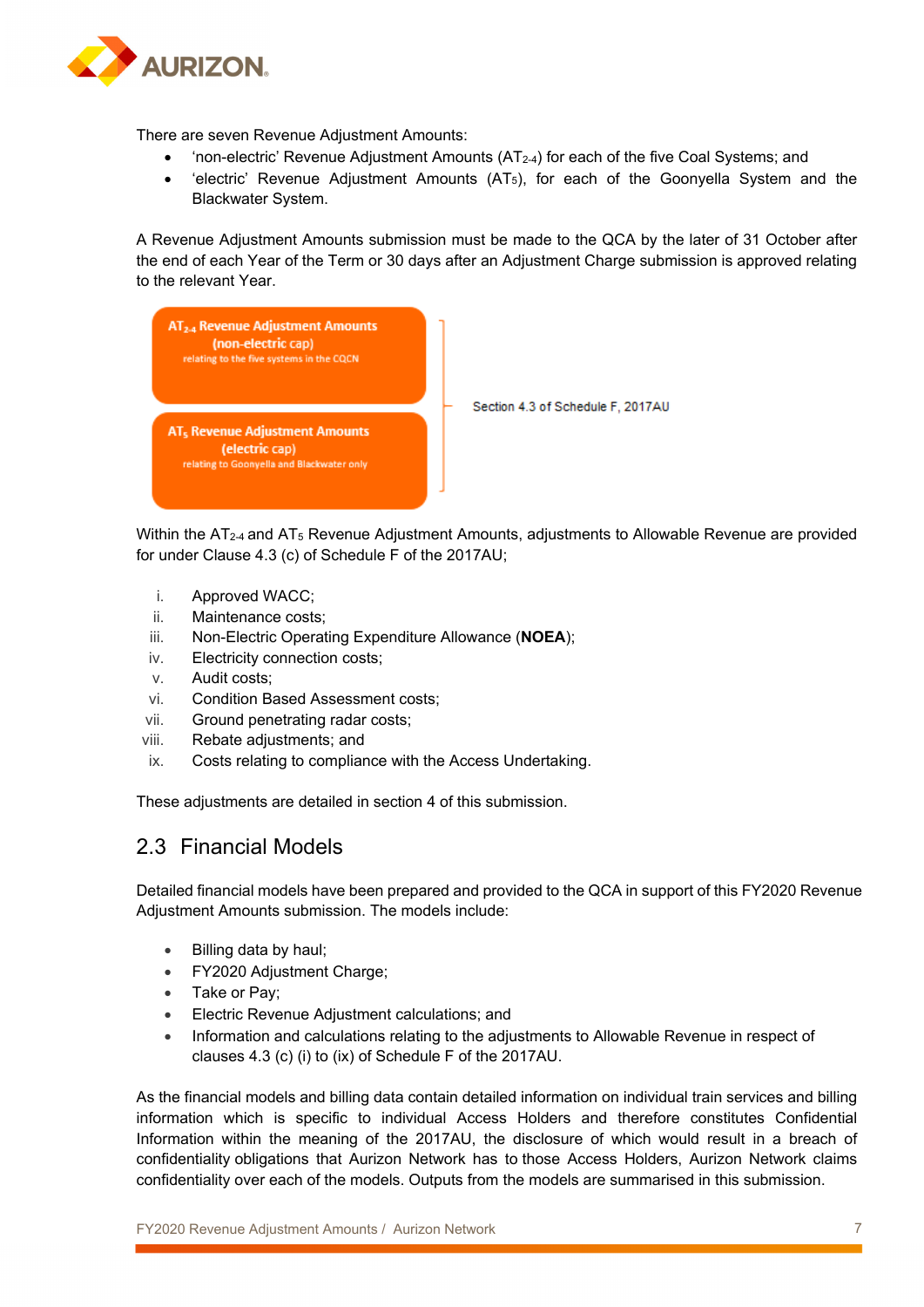

# **3 Revenue Adjustment Amounts for FY2020**

## 3.1 Revenue Adjustment Amounts

Revenue Adjustment Amounts are primarily caused where actual throughput (and the associated parameters) varies from the regulatory volume forecasts, which form a key input in the determination of Reference Tariffs for each Coal System.

The Consolidation DAAU included a reset of the FY2020 volume forecasts. The reset resulted in an aggregate forecast for the CQCN of 240 million net tonnes (NT).

In FY2020, 226.9 million NT were railed across the CQCN.

A summary of regulatory forecast net tonnes and Gross Tonne Kilometres (**GTKs**) by Coal System compared with actual net tonnes and GTKs are provided in Tables 2 and 3 below.

#### **Table 2 FY2020 Net Tonnes Performance**

| <b>Coal System</b> | <b>Forecast</b><br><b>Tonnages</b><br>(million NT) | <b>Actual</b><br><b>Tonnages</b><br>(million NT) | <b>Variance</b><br>% |
|--------------------|----------------------------------------------------|--------------------------------------------------|----------------------|
| <b>Blackwater</b>  | 65.4                                               | 62.6                                             | (4% )                |
| Goonyella          | 126.1                                              | 117.7                                            | (7%)                 |
| Moura              | 16.5                                               | 13.6                                             | (17%)                |
| Newlands           | 13.2                                               | 14.1                                             | 7%                   |
| GAPF               | 18.9                                               | 18.8                                             | $(0\%)$              |
| <b>Total</b>       | 240.0                                              | 226.9                                            | (5%)                 |

#### **Table 3 FY2020 GTK's Performance**

| <b>Coal System</b> | <b>Forecast</b><br><b>GTK (billion)</b> | <b>Actual</b><br><b>GTK (billion)</b> | <b>Variance</b><br>% |
|--------------------|-----------------------------------------|---------------------------------------|----------------------|
| <b>Blackwater</b>  | 37.4                                    | 36.3                                  | (3%)                 |
| Goonyella          | 40.9                                    | 38.1                                  | (7%)                 |
| Moura              | 4.3                                     | 3.6                                   | (17%)                |
| <b>Newlands</b>    | 2.7                                     | 2.9                                   | 7%                   |
| <b>GAPE</b>        | 9.6                                     | 9.3                                   | (3%)                 |
| <b>Total</b>       | 94.9                                    | 90.2                                  | 15%                  |

All Coal Systems except the Newlands System recorded GTKs which were lower than the System Forecast.

Take or Pay triggered in the Goonyella System and the Moura System. In the Goonyella System, the Take or Pay recovered the full amount of the AT2-4 shortfall. In the Moura System, the Take or Pay did not cover the full amount of the AT2-4 shortfall.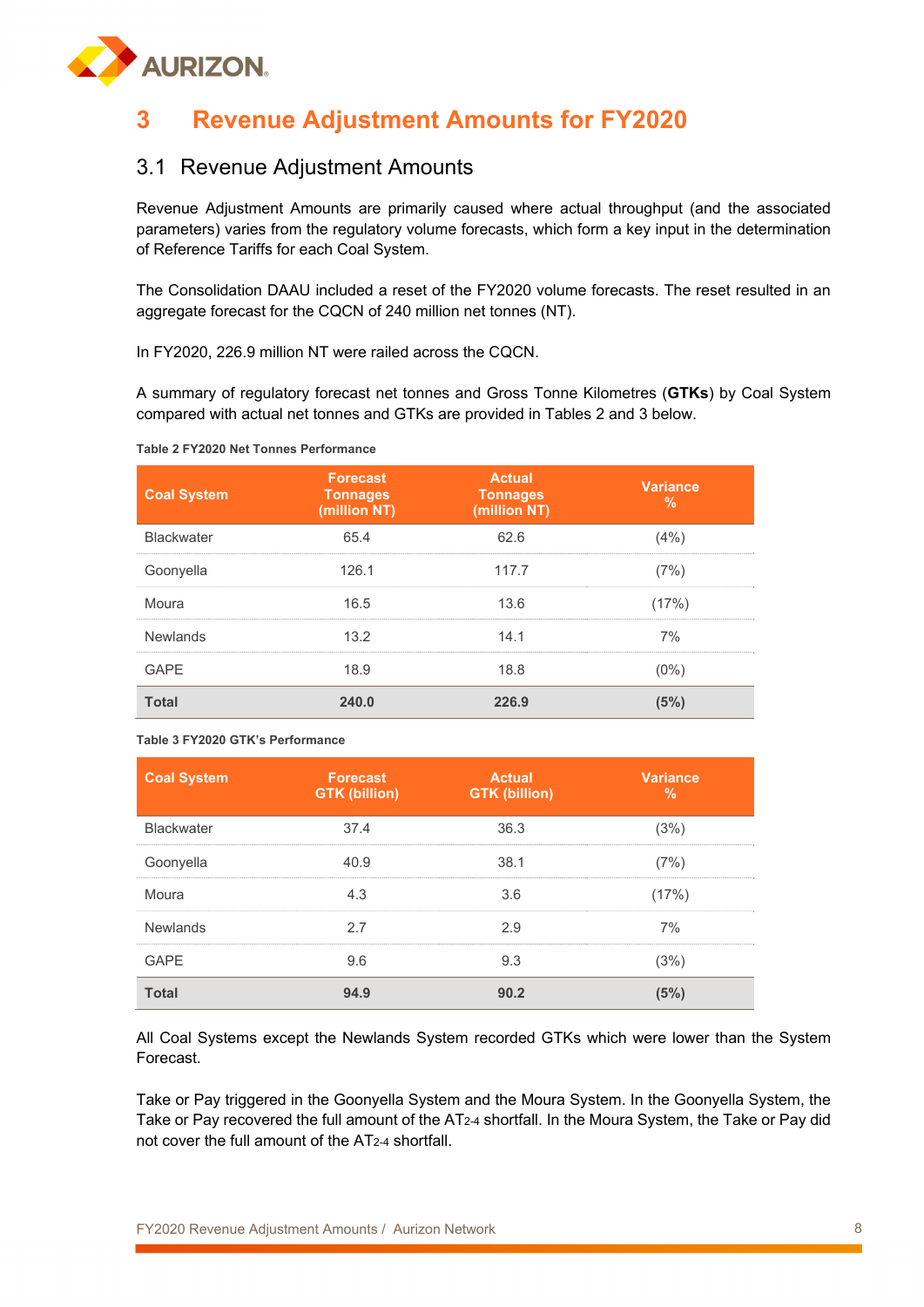

Take or Pay did not trigger in the Blackwater System and the GAPE System due to the volume of Network-cause and Force Majeure cancellations, resulting in an under-recovery of AT2-4 revenue in those Coal Systems.

The Newlands System recorded GTKs which were higher than the System Forecast, resulting in an over-recovery of AT2-4 revenues.

The Blackwater System recorded Total Actual  $AT_5$  revenue above Allowable Revenue driven by a higher Electric / Diesel mix than the System Forecast, offsetting the lower GTK's.

The Goonyella System recorded Total Actual AT5 revenue below Allowable Revenue due to the lower GTK's and a lower Electric / Diesel mix than the System Forecast.

The Revenue Adjustment Amounts for 'non-electric' and 'electric' are reconciled to the AR and TAR as outlined below in Tables 4 and 5. These amounts include the adjustments to Allowable Revenue as detailed in section 4 of this submission.

| <b>Coal System</b> | <b>Adjusted Allowable</b><br><b>Revenue</b><br><b>Sm</b> | <b>Total Actual</b><br><b>Revenue</b><br><b>Sm</b> | <b>Revenue</b><br><b>Adjustment</b><br><b>Amounts</b><br><b>Sm</b> |
|--------------------|----------------------------------------------------------|----------------------------------------------------|--------------------------------------------------------------------|
| <b>Blackwater</b>  | 368.5                                                    | 362.0                                              | 6.6                                                                |
| Goonyella          | 278.2                                                    | 284.3                                              | (6.1)                                                              |
| Moura              | 44.4                                                     | 42.3                                               | 2.1                                                                |
| Newlands           | 16.4                                                     | 18.0                                               | (1.6)                                                              |
| GAPF               | 121.2                                                    | 122.6                                              | (1.4)                                                              |
| <b>Total</b>       | 828.8                                                    | 829.3                                              | (0.5)                                                              |

#### **Table 5 Revenue Adjustment Amounts AT5**

| <b>Coal System</b> | <b>Adjusted Allowable</b><br><b>Revenue</b><br>Sm | <b>Total Actual</b><br><b>Revenue</b><br>5m | <b>Revenue</b><br><b>Adjustment</b><br><b>Amounts</b> |
|--------------------|---------------------------------------------------|---------------------------------------------|-------------------------------------------------------|
| <b>Blackwater</b>  | 80.0                                              | 82 7                                        | (2.7)                                                 |
| Goonyella          | 59.7                                              | 53.5                                        | 6.2                                                   |
| <b>Total</b>       | 139.7                                             | 136.3                                       |                                                       |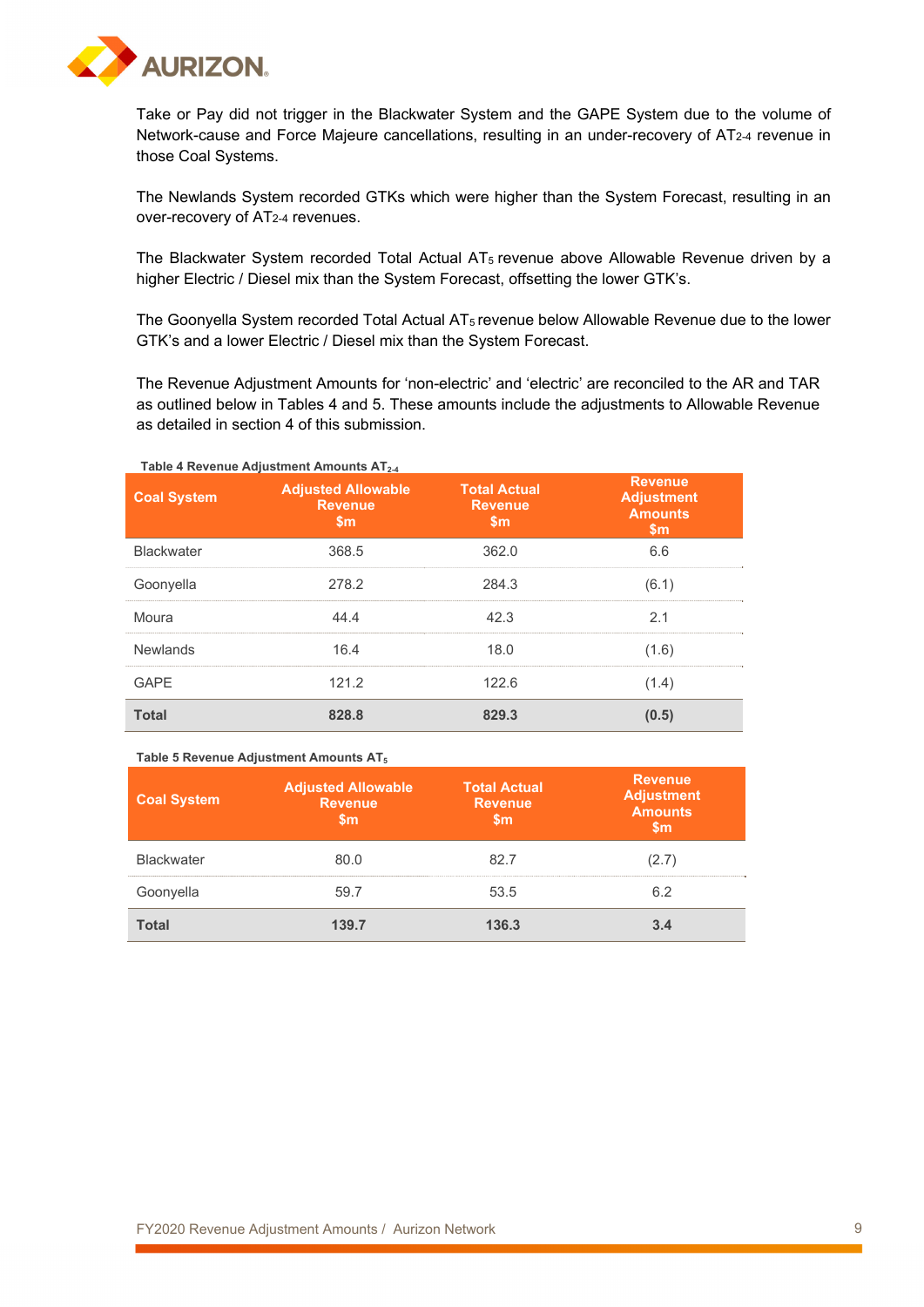

A comparison of the FY2020 Revenue Adjustment Amounts (excluding cost of capital adjustments) with previous submissions made by Aurizon Network in the period FY2007 to FY2020 is set out in Table 6:

| Year | AT <sub>2-4</sub> Adjustment<br>\$m | <b>AT<sub>5</sub> Adjustment</b><br>\$m | <b>Total Adjustment</b><br>$\mathsf{Sm}$ |
|------|-------------------------------------|-----------------------------------------|------------------------------------------|
| 2007 | 15.7                                | 10.1                                    | 25.8                                     |
| 2008 | 27.8                                | 15.8                                    | 43.6                                     |
| 2009 | 4.6                                 | 28.3                                    | 32.9                                     |
| 2010 | (6.1)                               | 6.0                                     | (0.1)                                    |
| 2011 | 19.2                                | 30.0                                    | 49.2                                     |
| 2012 | 2.7                                 | 11.2                                    | 13.9                                     |
| 2013 | 28.2                                | 10.9                                    | 39.1                                     |
| 2014 | 15.5                                | (8.5)                                   | 7.0                                      |
| 2015 | (25.3)                              | (2.3)                                   | (27.6)                                   |
| 2016 | (23.3)                              | 2.7                                     | (20.6)                                   |
| 2017 | 26.7                                | 12.4                                    | 39.1                                     |
| 2018 | (5.6)                               | 4.9                                     | (0.7)                                    |
| 2019 | (9.4)                               | (2.5)                                   | (11.9)                                   |
| 2020 | (0.5)                               | 3.4                                     | 3.0                                      |

#### **Table 6 Total Revenue Adjustment Amounts FY2007 to FY2020**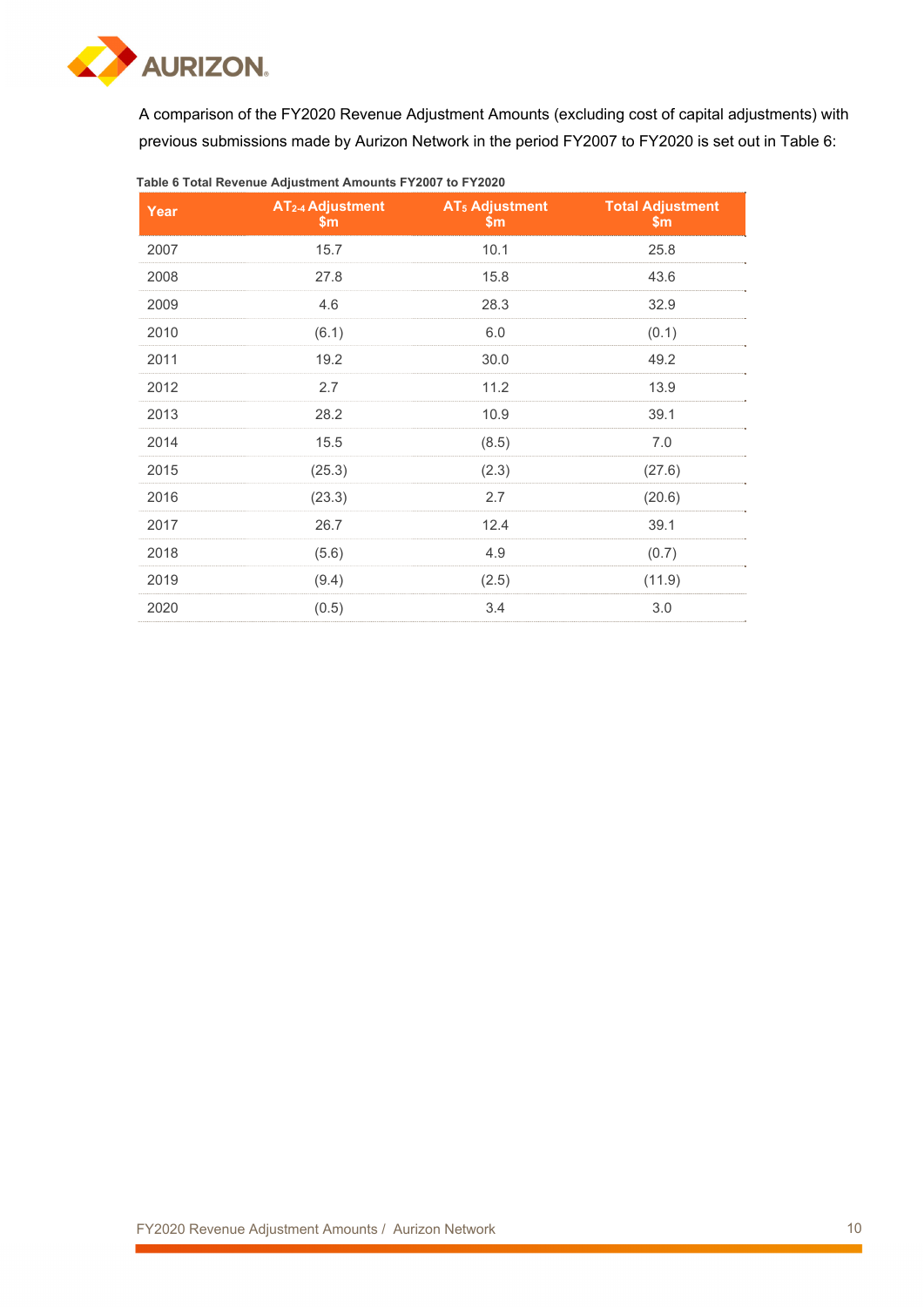

# **4 Adjustments to Allowable Revenue**

Clause 4.3 (c) of Schedule F of the 2017AU details adjustments that are made to the approved Allowable Revenue as part of the Revenue Adjustment Amounts calculation.

| <b>WACC Adjustment</b>                                                                | •Clause 4.3(c)(i)<br>• Adjustment to reflect the difference between the actual<br>Approved WACC and the Approved WACC that was<br>used in determining Reference Tariffs  |  |  |  |  |
|---------------------------------------------------------------------------------------|--------------------------------------------------------------------------------------------------------------------------------------------------------------------------|--|--|--|--|
| <b>Maintenance costs</b>                                                              | ∙Clause 4.3(c)(ii)<br>Adjustment to reflect where actual maintenance costs<br>are lower than the Maintenance Indicator, that<br>difference                               |  |  |  |  |
| <b>NOEA Adjustment</b>                                                                | •Clause 4.3(c)(iii)<br>•Commences in FY2022, not applicable in FY2020                                                                                                    |  |  |  |  |
| <b>Connection to an electricity</b><br>transmission or distribution<br><b>network</b> | •Clause 4.3(c)(iv)<br>*Adjustment to reflect the difference between actual<br>and forecast electricity connection costs used in<br>determining Reference Tariffs         |  |  |  |  |
| <b>Audit costs</b>                                                                    | $\cdot$ Clause 4.3(c)(v)<br>. Adjustment to reflect required audit costs required<br>under the Undertaking that not already recoverable<br>elsewhere in the Undertaking  |  |  |  |  |
| <b>Condition Based</b><br>Assessment costs                                            | •Clause 4.3(c)(vi)<br>*Adjustment to reflect Condition Based Assessment<br>costs required under Undertaking that not already<br>recoverable elsewhere in the Undertaking |  |  |  |  |
| <b>Ground penetrating radar</b><br>costs                                              | •Clause 4.3(c)(vii)<br>*Adjustment to reflect ground penetrating radar costs<br>not already recoverable elsewhere in the Undertaking                                     |  |  |  |  |
| Rebates adjustment                                                                    | •Clause 4.3(c)(viii)<br>*Adjustment to reflect the difference between actual<br>and forecast payments of rebates                                                         |  |  |  |  |
| <b>Compliance with the</b><br><b>Undertaking costs</b>                                | •Clause 4.3(c)(ix)<br>*Adjustment to reflect Undertaking compliance costs not<br>already recoverable elsewhere in the Undertaking                                        |  |  |  |  |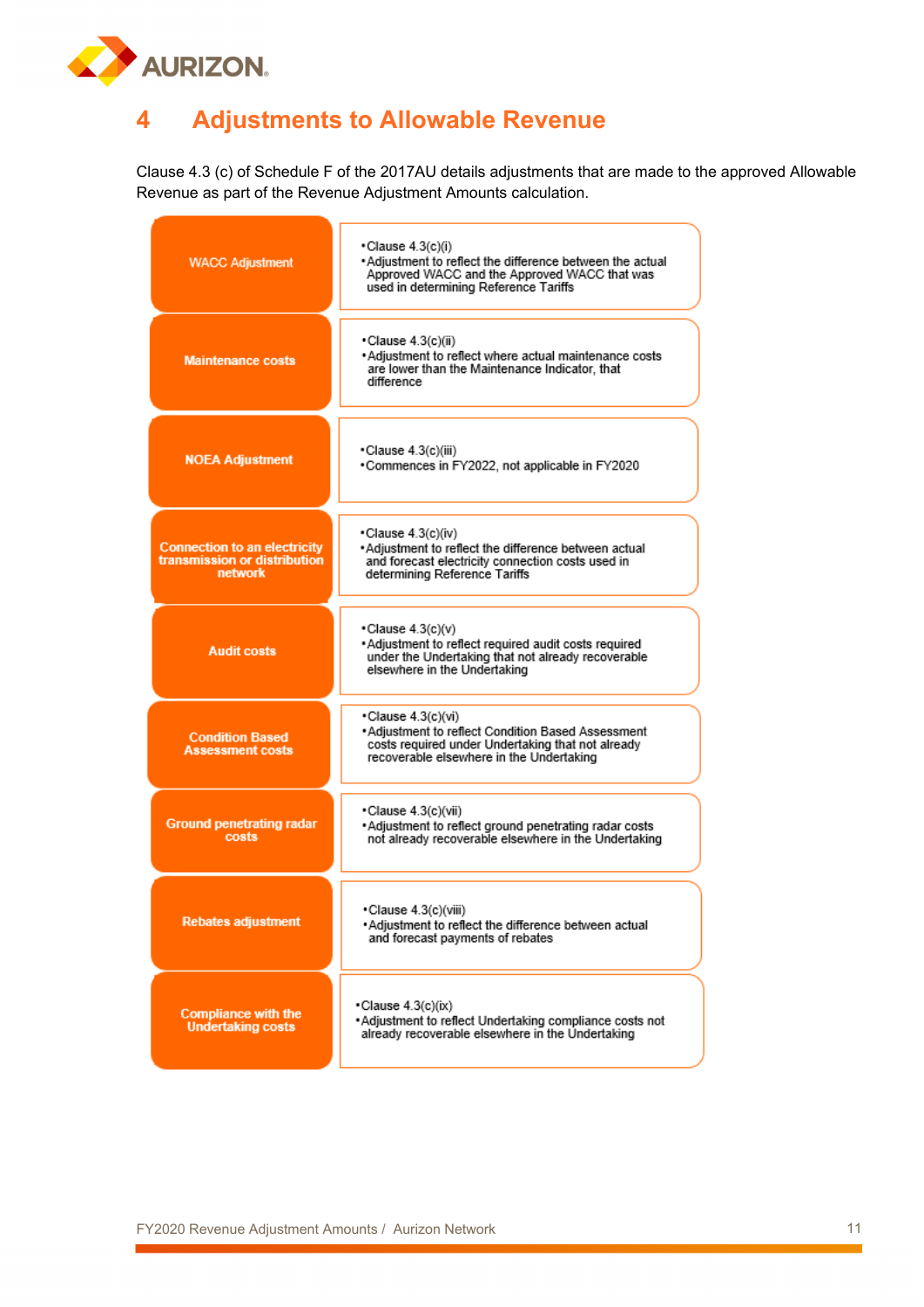

# 4.1 WACC Adjustment

With respect to Clause 4.3 (c) (i) of Schedule F of the 2017AU, Aurizon Network has calculated a net return to Access Holders of \$8.9m. The adjustment is to reflect the impact of the actual Approved WACC and the Approved WACC used to determine Reference Tariffs.

The Approved WACC used in determining FY2020 Reference Tariffs was 6.03%. This was a blended rate calculated from a rate of 5.9% for the period 1 July 2019 to 29 February 2020 and 6.3% for the remainder of FY2020. The FY2020 Reference Tariffs assumed that the Report Date milestone under the Access Undertaking would be met by 1 March 2020. This did not occur by 30 June 2020, therefore the actual Approved WACC for FY2020 is 5.9%.

The impact on the Allowable Revenue by System is summarised in Table 7.

| <b>Coal System</b>                      | $AT2-4$<br>\$m\$ | AT <sub>5</sub><br>\$m\$ | <b>Total</b><br>$\mathsf{Sm}$ |
|-----------------------------------------|------------------|--------------------------|-------------------------------|
| <b>Blackwater</b>                       | (3.4)            | (0.6)                    | (4.1)                         |
| Goonyella                               | (2.4)            | (0.4)                    | (2.7)                         |
| Moura                                   | (0.5)            | n/a                      | (0.5)                         |
| <b>Newlands</b>                         | (0.3)            | n/a                      | (0.3)                         |
| <b>GAPE</b>                             | (1.3)            | n/a                      | (1.3)                         |
| <b>Net recovery from Access Holders</b> | (8.0)            | (1.0)                    | (8.9)                         |

**Table 7 WACC Adjustment by Coal System**

# 4.2 Maintenance Costs Adjustment

With respect to Clause 4.3 (c) (ii) of Schedule F of the 2017AU, Aurizon Network has calculated a net return due to Access Holders of \$4.6m. The adjustment is to reflect where the actual maintenance costs were lower than the Maintenance Indicator for FY2020.

The Maintenance Indicator is the annual maintenance allowance approved by the QCA to determine Reference Tariffs. On 4 September 2020, Aurizon Network submitted a DAAU to make it explicitly clear that the maintenance indicator reflected the amount approved by the QCA within the Consolidated DAAU. This DAAU was approved on the 22 October 2020.

Actual maintenance costs are those included within the annual maintenance report that was submitted to the QCA on 23 September 2020.

| Coal<br><b>System</b> | <b>Maintenance</b><br><b>Indicator</b> | <b>Actual</b><br><b>Maintenance</b><br><b>Costs</b> | <b>Difference</b><br>where Actual is<br>less than<br><b>Indicator</b> | <b>Maintenance</b><br><b>Costs</b><br><b>Adjustment</b><br>$AT2-4$ | <b>Maintenance</b><br><b>Costs</b><br><b>Adjustment</b><br>AT <sub>5</sub> |
|-----------------------|----------------------------------------|-----------------------------------------------------|-----------------------------------------------------------------------|--------------------------------------------------------------------|----------------------------------------------------------------------------|
|                       | $\mathsf{sm}$                          | $\mathsf{sm}$                                       | $\mathsf{Sm}$                                                         | $\mathsf{Sm}$                                                      | $\mathsf{Sm}$                                                              |
| <b>Blackwater</b>     | 64.5                                   | 64.5                                                | (0.1)                                                                 | (0.1)                                                              | $\overline{\phantom{a}}$                                                   |
| Goonyella             | 62.2                                   | 58.7                                                | (3.5)                                                                 | (3.1)                                                              | (0.4)                                                                      |
| Moura                 | 11.6                                   | 12.2                                                | n/a                                                                   |                                                                    |                                                                            |

**Table 8 Maintenance Costs Adjustment AT2-4**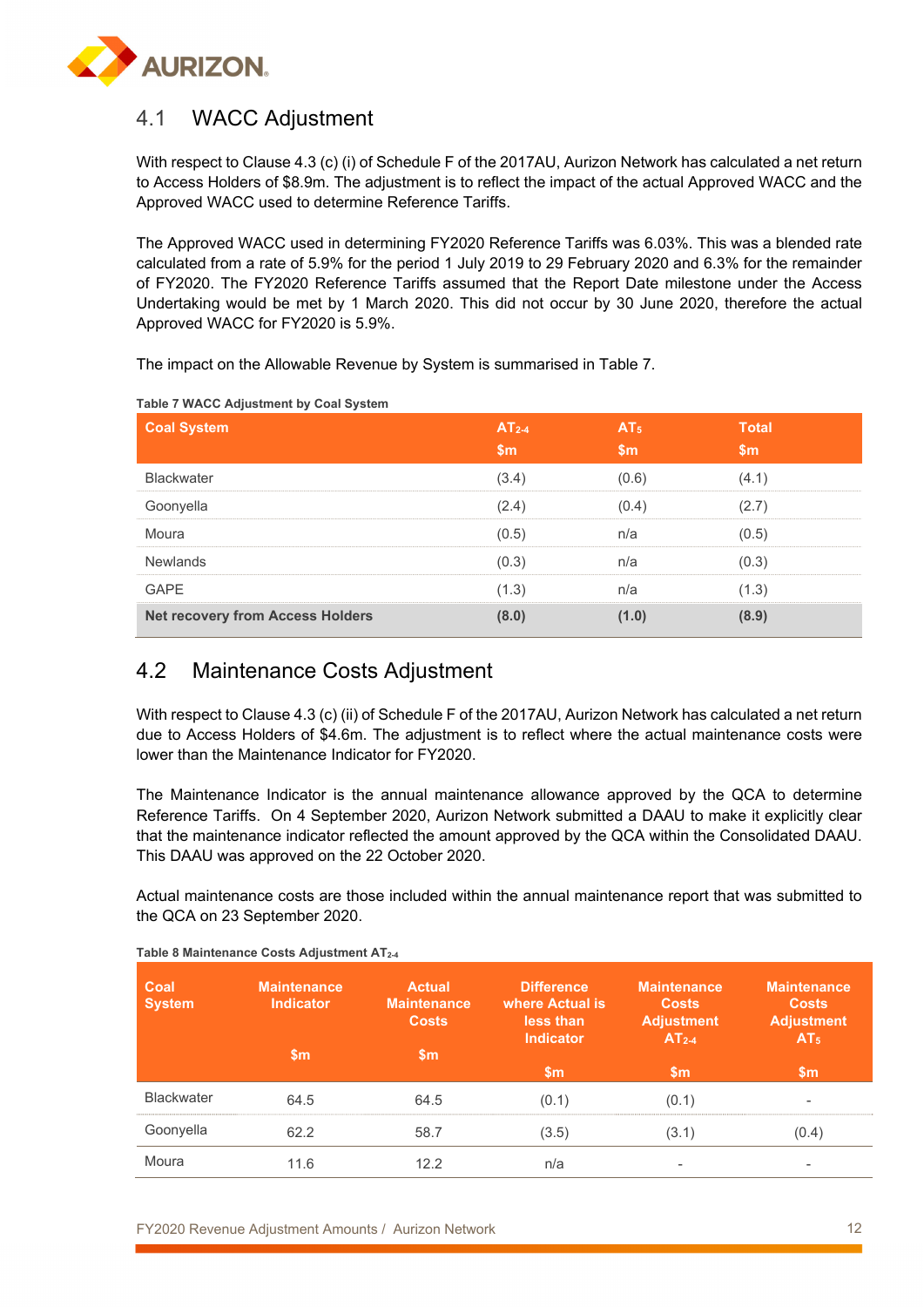

| <b>Newlands</b> | 3.2   | 3.0   | (0.2) | (0.2) | $\sim$                   |
|-----------------|-------|-------|-------|-------|--------------------------|
| GAPE            | 11.4  | 10.6  | (0.8) | (0.8) | $\overline{\phantom{a}}$ |
| <b>Total</b>    | 153.0 | 148.9 | (4.6) | (4.2) | (0.4)                    |

# 4.3 NOEA Adjustment

With respect to Clause 4.3 (c)(iii) of Schedule F of the 2017AU, Aurizon Network has calculated that no adjustment is required for FY2020. In accordance with clause 4.3 (c)(iii), the NOEA adjustment commences in FY2022.

# 4.4 Electricity Connection costs

With respect to Clause 4.3 (c)(iv) of Schedule F of the 2017AU, Aurizon Network has calculated a net recovery from Access Holders of \$0.2m for AT5 represented by the difference between:

- the amounts paid to Powerlink Queensland and Ergon Energy for the connection of Aurizon Network's electric infrastructure to their respective electricity networks; and
- $\bullet$  the forecast costs used for the purposes of determining the AT $_5$  Reference Tariff components for FY2020.

# 4.5 Audit costs

With respect to Clause 4.3 (c)(v) of Schedule F of the 2017AU, Aurizon Network has calculated that there is no Revenue Adjustment Amount in respect of the costs of audits required by the QCA under the 2017AU that are not recovered elsewhere in the 2017AU.

## 4.6 Condition Based Assessment costs

With respect to Clause 4.3 (c)(vi) of Schedule F of the 2017AU, Aurizon Network has calculated that there is no Revenue Adjustment Amount in respect of any Condition Based Assessment costs required by QCA under the 2017AU that are not recovered elsewhere in the 2017AU.

## 4.7 Ground penetrating radar measurement costs

With respect to Clause 4.3 (c)(vii) of Schedule F of the 2017AU, Aurizon Network has calculated that there is no Revenue Adjustment Amount in respect of any ground penetrating radar measurement costs required by QCA under the 2017AU that are not recovered elsewhere in the 2017AU.

## 4.8 Rebates Adjustment

With respect to Clause 4.3 (c)(viii) of Schedule F of the 2017AU, Aurizon Network has calculated a net return to Access Holders of \$3.5m for  $AT_{2-4}$  and a net recovery from Access Holders of \$0.1m for  $AT_5$ represented by the difference between:

- the amounts paid in respect of rebates for FY2020; and
- the forecast payments of those rebates used for the purpose of determining the relevant Reference Tariffs for FY2020.

There are no rebate arrangements covering mines in the Moura and GAPE Systems or electric infrastructure in the Blackwater System.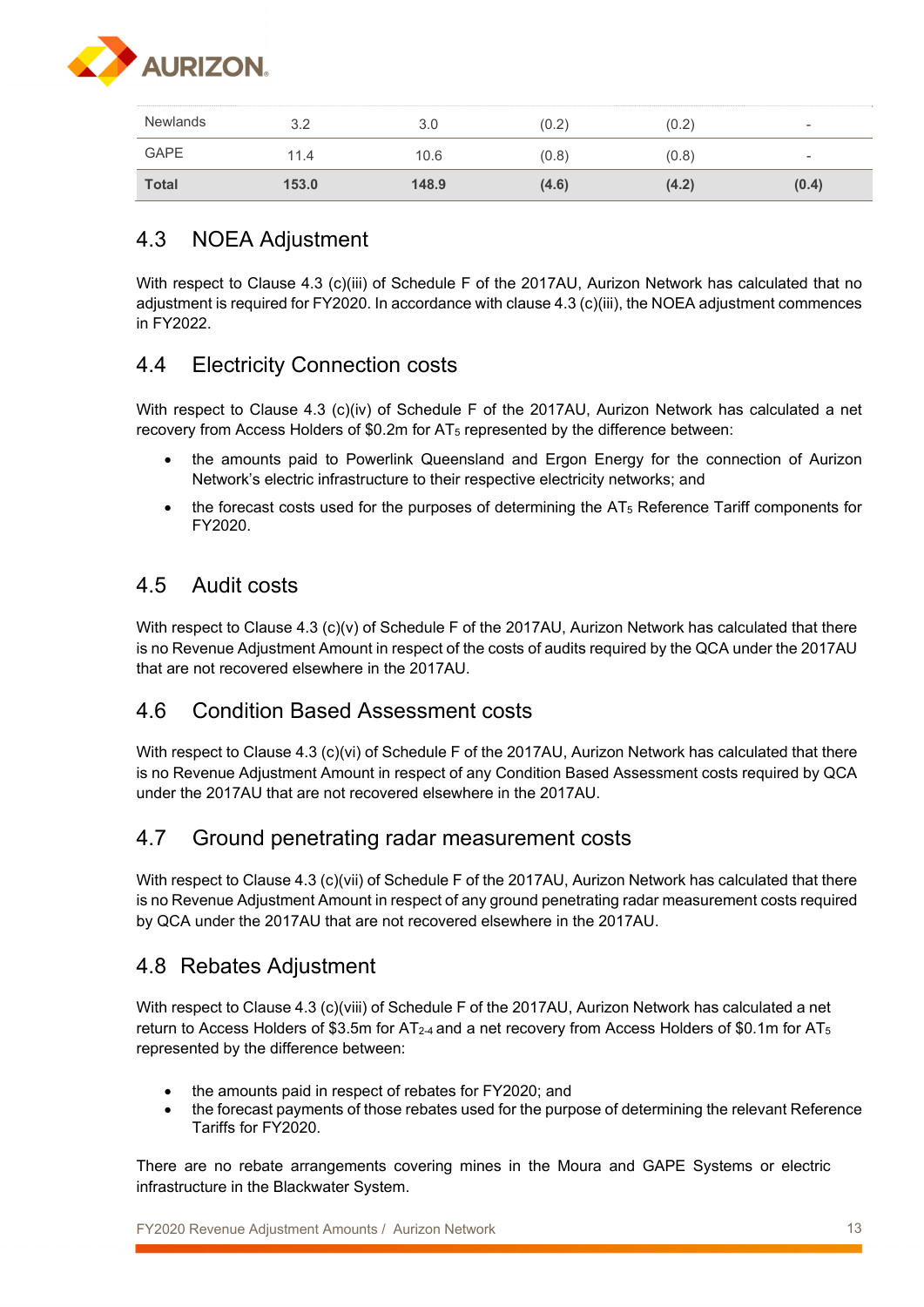

A breakdown of the rebates paid, and the rebate calculation models are provided to the QCA with this submission.

## 4.9 Compliance Costs

With respect to Clause 4.3 (c)(ix) of Schedule F of the 2017AU, Aurizon Network has calculated that there is no Revenue Adjustment Amount in respect of any compliance costs required by QCA under the 2017AU that are not recovered elsewhere in the 2017AU.

## 4.10 Adjusted Allowable Revenues Summary

The Adjusted Allowable Revenues are reconciled to the Allowable Revenue as outlined below in Tables 9 and 10:

| Coal<br><b>System</b> | $AT2-4$<br><b>Allowable</b><br><b>Revenue</b><br>$\mathsf{Sm}$ | <b>Approved</b><br><b>WACC</b><br><b>Adjustment</b><br>$\mathsf{Sm}$ | <b>Maintenance</b><br><b>Costs</b><br><b>Adjustment</b><br>$\mathsf{Sm}$ | <b>Rebates</b><br><b>Adjustment</b><br>$\mathsf{sm}$ | <b>Other</b><br><b>Adjustments</b><br>$\mathsf{Sm}$ | <b>Adjusted</b><br>$AT2-4$<br><b>Allowable</b><br><b>Revenue</b><br>$\mathsf{Sm}$ |
|-----------------------|----------------------------------------------------------------|----------------------------------------------------------------------|--------------------------------------------------------------------------|------------------------------------------------------|-----------------------------------------------------|-----------------------------------------------------------------------------------|
| <b>Blackwater</b>     | 374.8                                                          | (3.4)                                                                | (0.1)                                                                    | (2.8)                                                | $\qquad \qquad -$                                   | 368.5                                                                             |
| Goonyella             | 284.3                                                          | (2.4)                                                                | (3.1)                                                                    | (0.7)                                                | $\overline{\phantom{a}}$                            | 278.2                                                                             |
| Moura                 | 44.9                                                           | (0.5)                                                                | -                                                                        |                                                      | $\overline{\phantom{0}}$                            | 44.4                                                                              |
| <b>Newlands</b>       | 17.0                                                           | (0.3)                                                                | (0.2)                                                                    | 0.01                                                 | $\overline{\phantom{0}}$                            | 16.4                                                                              |
| <b>GAPE</b>           | 123.4                                                          | (1.3)                                                                | (0.8)                                                                    |                                                      | $\overline{\phantom{0}}$                            | 121.2                                                                             |
| <b>Total</b>          | 844.4                                                          | (8.0)                                                                | (4.2)                                                                    | (3.5)                                                |                                                     | 828.8                                                                             |

#### **Table 9 Adjusted Allowable Revenues AT2-4**

**<sup>1</sup>** *There is a net recovery for Newlands but <\$0.1m*

#### **Table 10 Adjusted Allowable Revenues AT5**

| Coal<br><b>System</b> | AT <sub>5</sub><br><b>Allowable</b><br><b>Revenue</b><br>$\mathsf{Sm}$ | <b>Approved</b><br><b>WACC</b><br><b>Adjustment</b><br>$\mathsf{sm}$ | <b>Maintenance</b><br><b>Costs</b><br><b>Adjustment</b><br>'\$m | <b>Connection</b><br><b>Costs</b><br><b>Adjustment</b><br>$\mathsf{Sm}$ | <b>Rebates</b><br><b>Adjustment</b><br>$\mathsf{sm}$ | <b>Adjusted</b><br>AT <sub>5</sub><br><b>Allowable</b><br><b>Revenue</b><br>$\mathsf{Sm}$ |
|-----------------------|------------------------------------------------------------------------|----------------------------------------------------------------------|-----------------------------------------------------------------|-------------------------------------------------------------------------|------------------------------------------------------|-------------------------------------------------------------------------------------------|
| <b>Blackwater</b>     | 80.6                                                                   | (0.6)                                                                | $\overline{\phantom{a}}$                                        | 0.1                                                                     | $\overline{\phantom{a}}$                             | 80.0                                                                                      |
| Goonyella             | 60.3                                                                   | (0.4)                                                                | (0.4)                                                           | 0.1                                                                     | 0.1                                                  | 59.7                                                                                      |
| <b>Total</b>          | 140.9                                                                  | (1.0)                                                                | (0.4)                                                           | 0.2                                                                     | 0.1                                                  | 139.7                                                                                     |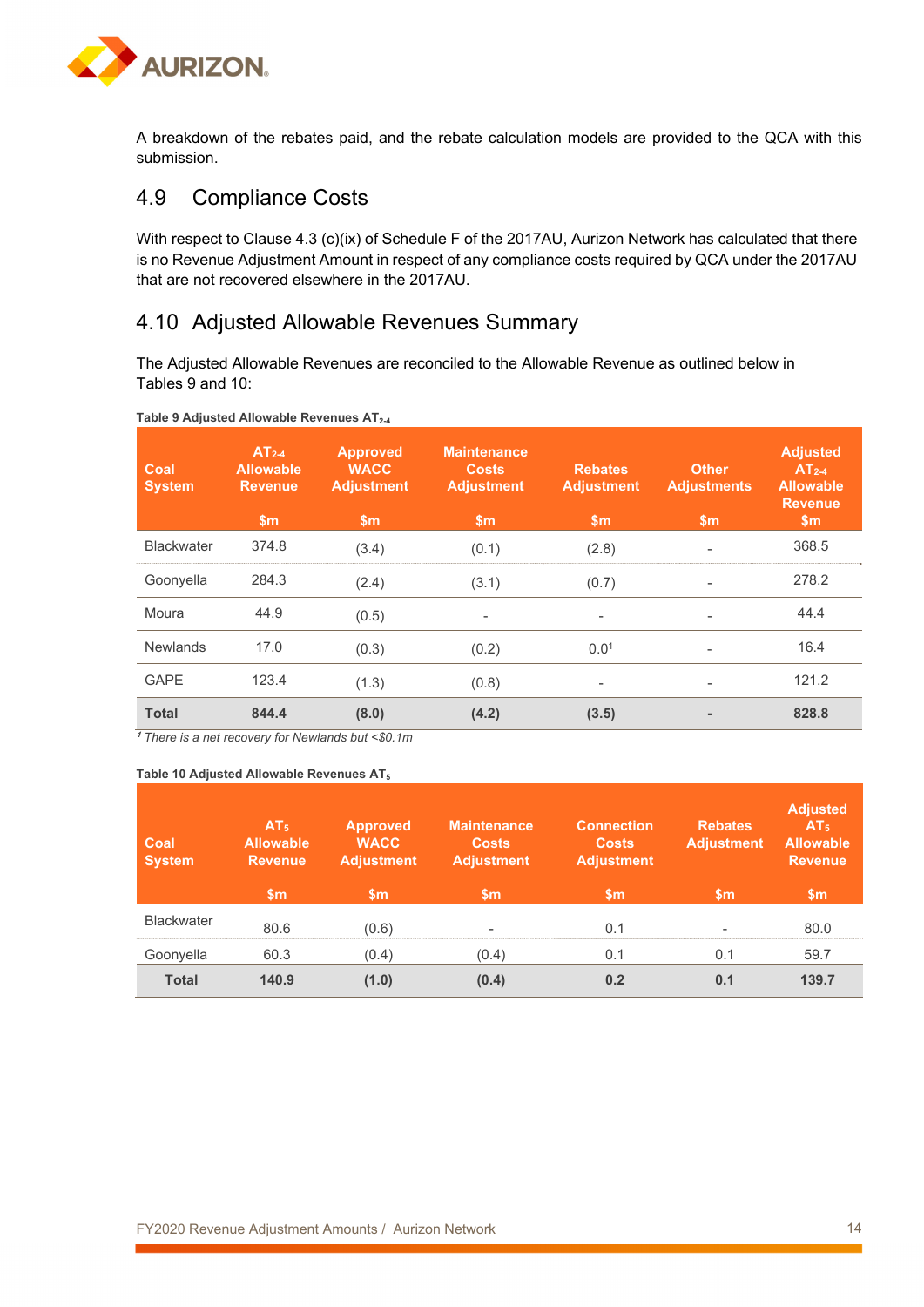

# **5 Total Actual Revenue**

### 5.1 Adjustments to Access Charges

The Access Charges payable by Access Holders for the operation of individual Train Services are set out in detail in the financial model that is provided to the QCA with this submission.

Aurizon Network confirms that:

- Access Charges reflect the amounts invoiced by Aurizon Network to Access Holders;
- Allocations for Cross System Train Services between the Blackwater and Goonyella Systems are determined in accordance with clause 4.2(b) of Schedule F of the 2017AU;
- Access revenue in the Moura and Goonyella Systems include Take or Pay. Take or Pay has been determined in accordance with the relevant Access Agreements for each Access Holder and has been agreed with and billed to the relevant Access Holders. A copy of the Take or Pay model has been provided to the QCA with this submission;
- The Access Charges include the amounts (excluding interest) in the Adjustment Charge submission approved by the QCA on 27 May 2020; and
- No Relinquishment Fees or Transfer Fees were collected, or were entitled to be collected, during FY2020. A schedule detailing contractual transfers of Access Rights has been provided to the QCA with this submission.

Total Actual Revenue for AT<sub>2-4</sub> and AT<sub>5</sub> by System is summarised below in Tables 11 and 12:

| <b>Coal System</b> | <b>Total Actual</b><br><b>Revenue AT2-4</b><br>\$m |
|--------------------|----------------------------------------------------|
| <b>Blackwater</b>  | 362.0                                              |
| Goonyella          | 284.3                                              |
| Moura              | 42.3                                               |
| Newlands           | 18.0                                               |
| <b>GAPE</b>        | 122.6                                              |
| <b>Total</b>       | 829.3                                              |

### **Table 11 Total Actual Revenue AT2-4**

### **Table 12 Total Actual Revenue AT5**

| <b>Coal System</b> | <b>Total Actual</b><br><b>Revenue AT<sub>5</sub></b><br>\$m |
|--------------------|-------------------------------------------------------------|
| <b>Blackwater</b>  | 82.7                                                        |
| Goonyella          | 53.5                                                        |
| <b>Total</b>       | 136.3                                                       |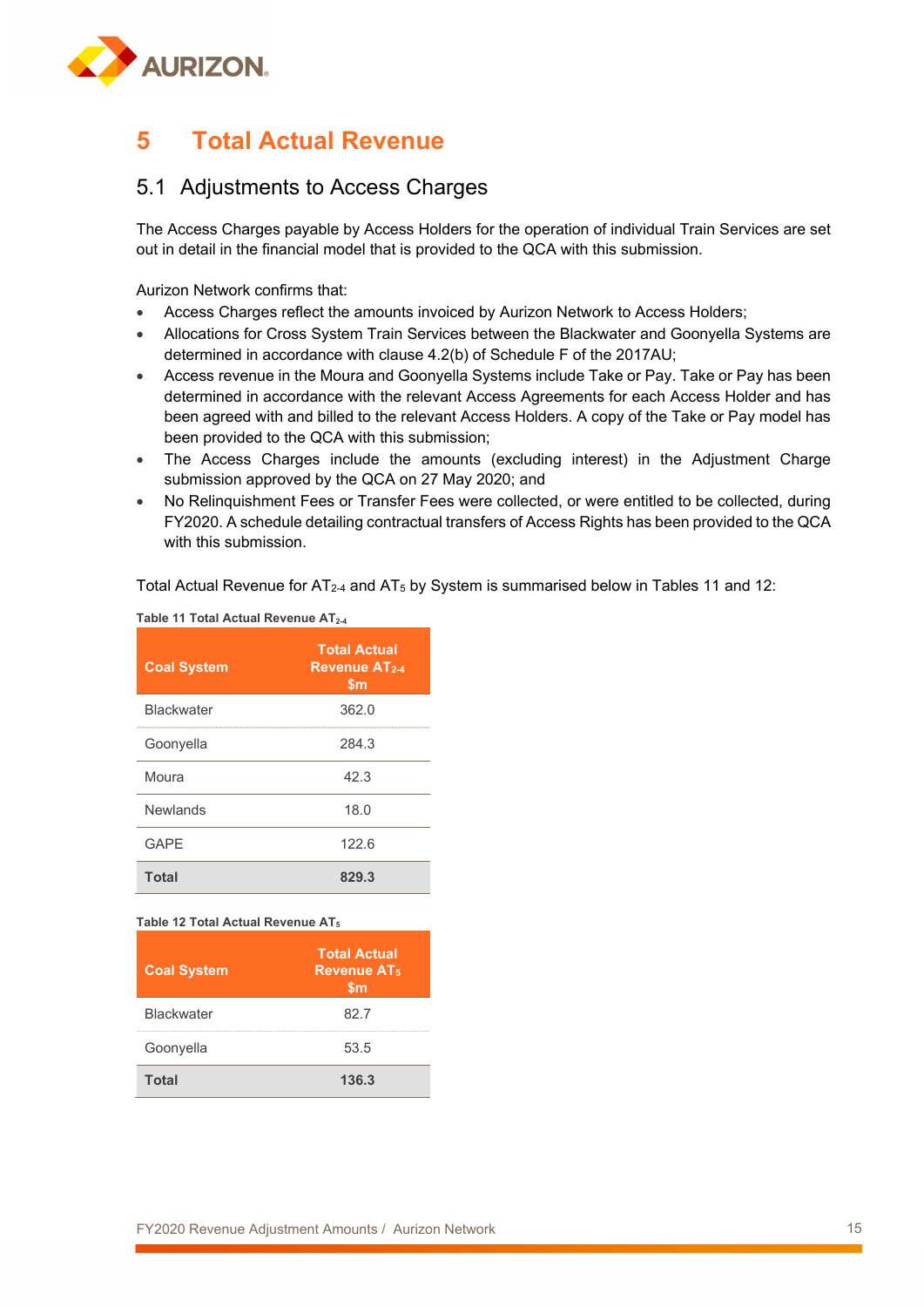

# **6 Electric Revenue Adjustment**

## 6.1 Calculation of the Electric Revenue Adjustment

Aurizon Network is required under Clause 4.3(l) of the 2017AU to determine if there is an Electric Revenue Adjustment. Aurizon Network has calculated that no adjustment is required for FY2020.

An Electric Revenue Adjustment is required if:

- (i) the relevant Reference Tariff is a System Reference Tariff;
- (ii) there is a Decline in Electric Utilisation for the relevant Year; and
- (iii) there is an  $AT_5$  Revenue Shortfall for the relevant Year

The table below details the steps within the calculation:

| Table 13 Electric Revenue Adjustment                                     |                          |                          |  |  |  |  |
|--------------------------------------------------------------------------|--------------------------|--------------------------|--|--|--|--|
| <b>Description</b>                                                       | Goonyella                | <b>Blackwater</b>        |  |  |  |  |
| Electric Utilisation Floor (EUF)                                         | 71%                      | 65%                      |  |  |  |  |
| Electric Capacity Factor (ECF)                                           | 98%                      | 94%                      |  |  |  |  |
|                                                                          |                          |                          |  |  |  |  |
| System Forecast GTK (bn) (SFGTK)                                         | 40.9                     | 37.4                     |  |  |  |  |
| System Forecast egtk(bn)                                                 | 40.1                     | 27.1                     |  |  |  |  |
| System Forecast Electric Utilisation (SFEU)                              | 98%                      | 72%                      |  |  |  |  |
|                                                                          |                          |                          |  |  |  |  |
| Actual GTK (bn)                                                          | 38.1                     | 36.3                     |  |  |  |  |
| Actual egtk(bn)                                                          | 35.7                     | 27.9                     |  |  |  |  |
| Electric Utilisation Level (EUL)                                         | 94%                      | 77%                      |  |  |  |  |
|                                                                          |                          |                          |  |  |  |  |
| Decline in Utilisation calculation                                       |                          |                          |  |  |  |  |
| <b>EUL less EUF</b>                                                      | 23%                      | 12%                      |  |  |  |  |
| Actual GTK less (SFGTK x ECF x EUF)                                      | 9.7                      | 13.4                     |  |  |  |  |
| Is there a Decline in Electric Utilisation (both calculations negative)? | <b>No</b>                | No                       |  |  |  |  |
|                                                                          |                          |                          |  |  |  |  |
| AT5 revenue shortfall / (surplus) \$m                                    | \$6,158,140              | (\$2,710,775)            |  |  |  |  |
| Is there an AT5 shortfall?                                               | Yes                      | <b>No</b>                |  |  |  |  |
|                                                                          |                          |                          |  |  |  |  |
| Is there an Electric Revenue Adjustment Amount                           | <b>No</b>                | <b>No</b>                |  |  |  |  |
| Electric Revenue Adjustment Amount                                       | $\overline{\phantom{0}}$ | $\overline{\phantom{0}}$ |  |  |  |  |

Whilst there was an AT5 Revenue Shortfall in the Goonyella System, there was not a Decline in Electric Utilisation.